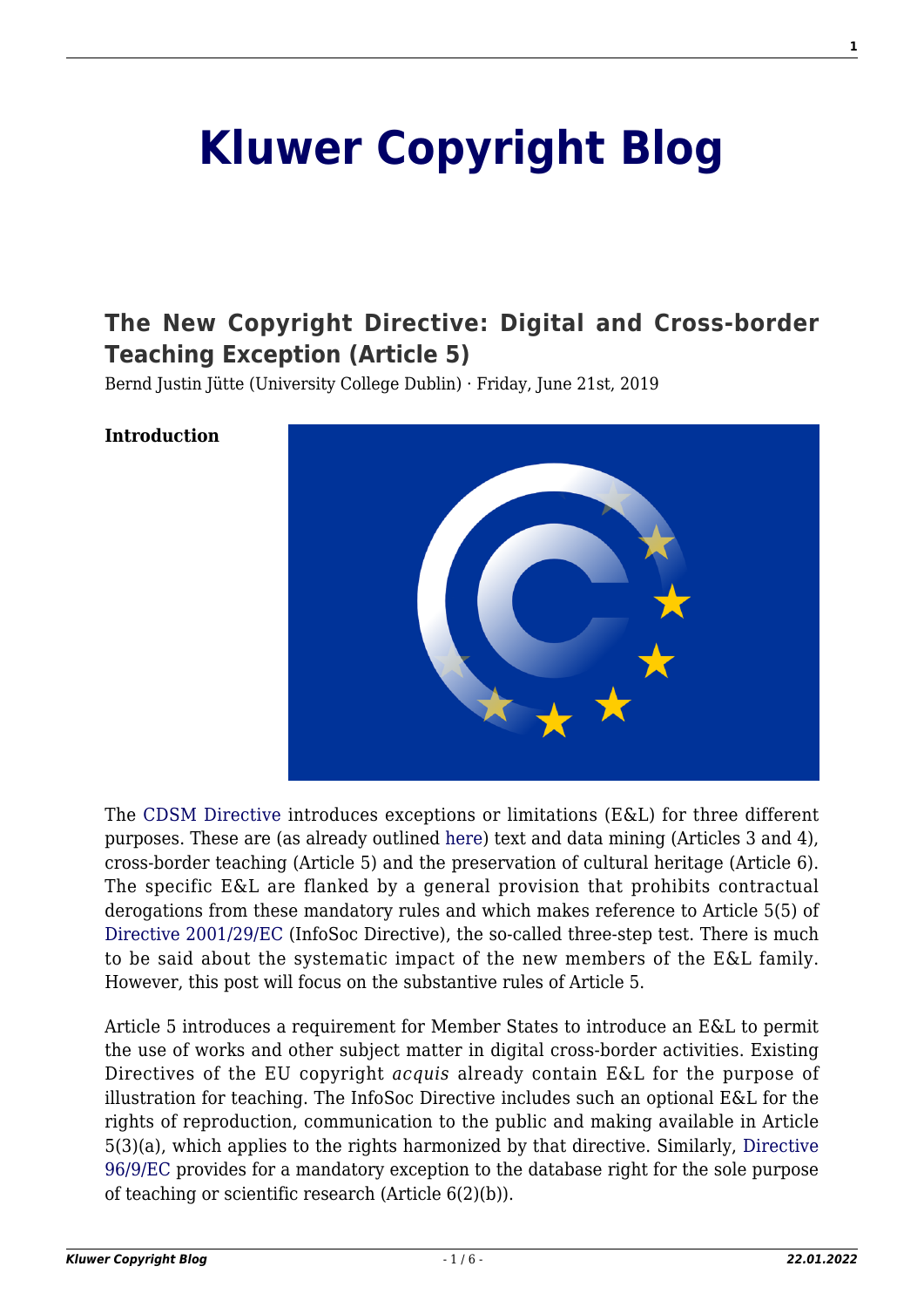The introduction of this new mandatory rule is, first of all, intended to clarify the application of these exceptions in a digital environment, and also extends the application with a cross-border element (Recital 19). It also includes within the scope of the new E&L the exclusive rights of [Directive 2009/24/EC](https://eur-lex.europa.eu/legal-content/EN/ALL/?uri=CELEX%3A32009L0024) (Software Directive) and the new rights for the online use of press publications introduced by Article 15 of the CDSM Directive. All this is to benefit educational establishments that engage in digital cross-border teaching activities, by providing them with legal certainty.

## **Beneficiaries**

Article 5 is reserved for teaching activities under the responsibility of educational establishments (Article 5(1)(a)). The term is not defined in the substantive part of the directive but Recital 20 indicates that an educational establishment within the meaning of the directive must be "recognised by a Member State". This includes all levels of education, including vocational training. The purpose of the *teaching activity* must be of a non-commercial character, which could imply that even private educational establishments, such as private boarding schools and private universities, can avail themselves of this provision. This is also supported by Recital 20, which states that "[t]he organisational structure and the means of funding of an educational establishment should not be the decisive factors in determining whether the activity is non-commercial in nature." Establishments that provide training exclusively on a forprofit basis will most likely not benefit from Article 5.

### **Substantive Scope**

Article 5 is limited to activities for the purpose of illustration for teaching. This includes digital uses that "support, enrich or complement the teaching, including learning activities." (Recital 20). These examples cover a large range of activities for the use of protected works and other subject matter. Direct face-to-face teaching activities are certainly covered, but also learning resources provided to students and pupils as part of their learning experience. This is also supported by the relatively wide range of activities that are referred to in Recital 22, which includes activities such as classroom use, digital whiteboards or secure electronic environments which complement a course. As a general rule, Article 5 only permits the use of parts or extracts of works for teaching activities, which is inherent in the concept of illustration. Thereby, the use within the scope of Article 5 should not serve as a substitute for the original work, i.e. the purchase of a literary work or an entire textbook. The precise extent of a work that can be used for the purposes of Article 5 is to be determined by the Member States when implementing the provisions. They can also distinguish between different types of material when determining the quantity or the proportion of a work that can be used for illustration in teaching.

Besides on-site uses, educational establishments can also make works available in "secure electronic environments". This option is limited to learning platforms such as Moodle, access to which is restricted to teachers and students, who have to authenticate their status before accessing the material.

In all cases, unless infeasible, the source of the work must be indicated, including the name of the author (Article 5(1)(a)).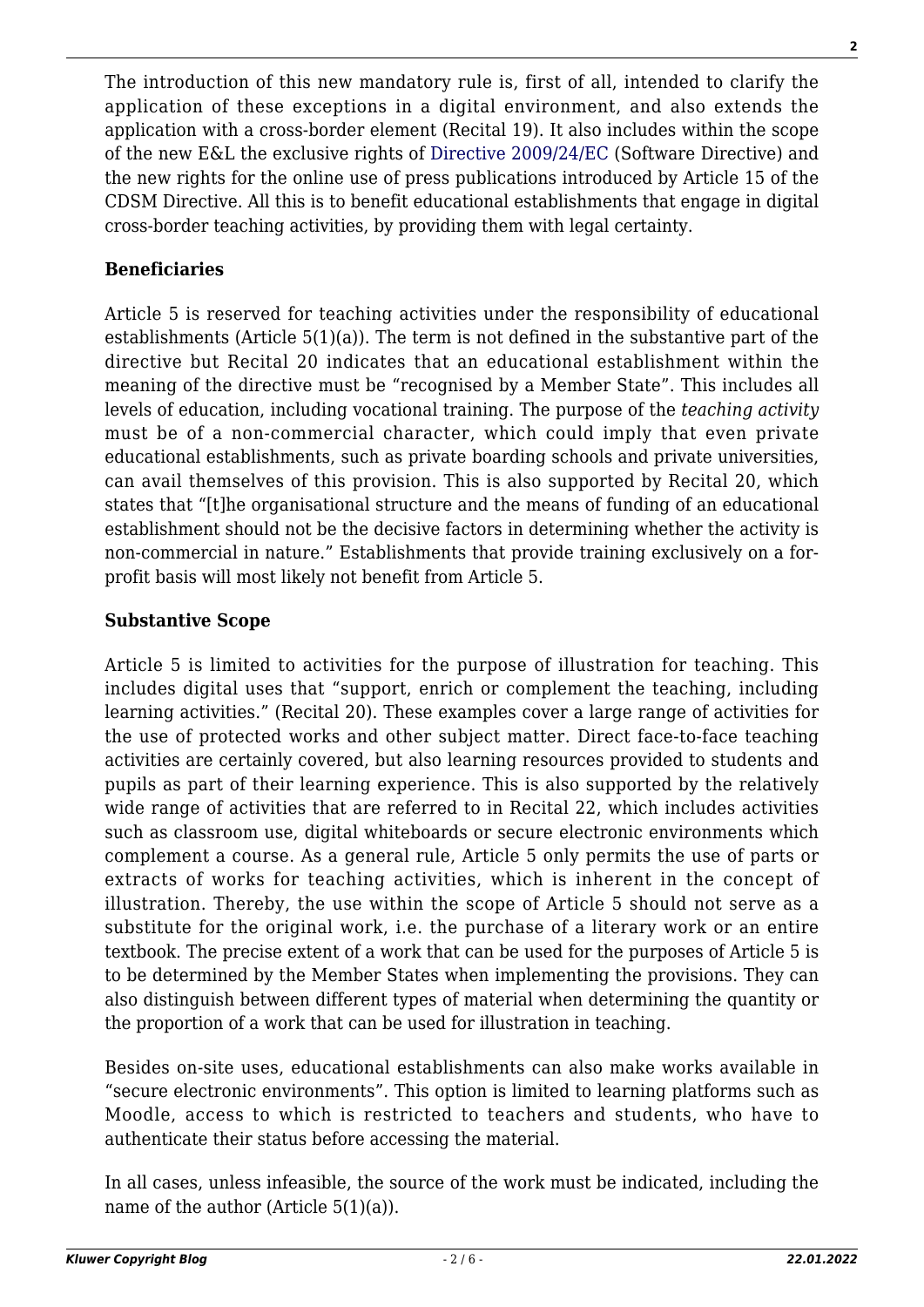#### **Geographic Scope: country of origin rule**

Whereas the geographic scope is naturally limited in cases of classroom use, the use of material in electronic environments and online classes can raise problems of a territorial nature. The potentially differing implementation in Member States might still create uncertainty whether the use of a certain proportion of a work would be legal in every Member State in which the work could be accessed via, for example, a secure electronic environment. For this purpose, the directive introduces a country of origin rule for such environments in particular. According to Article 5(3) the use of works and other subject matter under the respective national rule will be considered to occur solely in the Member State where the educational establishment is established. This will greatly facilitate the use of protected material not only for institutions with an international student body, but also for pure distance learning programs, which rely on online learning platforms to provide teaching material.

#### **Licensing carve-out**

The general, and horizontal rule for all E&Ls of the CDSM Directive, is that contractual provisions that undermine an exception are unenforceable. Article 5 makes an exception to the exception to the effect that, subject to the availability of suitable licenses, Member States may provide that Article 5(1) does not apply (Article 5(2)). This means that if licenses are available for specific types of work or specific uses of works, then educational establishments must license the works or other subject matter they use in class or on their learning platforms. This carve-out is optional, but it can be assumed that most larger Member States with a strong textbook market will make use of this provision. When implementing Article 5(2), Member States must ensure that suitable licenses covering the needs of educational establishments are easily available on the market. To facilitate the clearing of material and to keep the administrative burden on educational establishments low, such licensing schemes may also be implemented on the basis of collective management (Recitals 23 and 24). In the absence of suitable licenses on a particular national market, or when licenses only cover parts of a specific use, an educational establishment should be able to rely on the basic exception. This can still, pursuant to Article 5(4), be subject to the requirement of fair compensation.

#### **Conclusion**

The reach of Article 5 (then Article 4) has changed significantly from its first appearance in the 2016 draft, and had initially been criticized for failing to achieve full harmonization (see [here](https://papers.ssrn.com/sol3/papers.cfm?abstract_id=3053983), summarized [here,](http://copyrightblog.kluweriplaw.com/2017/10/21/ceipi-opinion-reform-copyright-limitations-european-digital-single-market/) and [here](https://libereurope.eu/blog/2019/03/29/new-european-copyright-directive-a-detailed-look/)). It has also been argued that the exception does not go far enough by limiting its scope to educational institutions. During the negotiation process the draft of the CDSM Directive approved by the European Parliament had also included museums and libraries as beneficiaries of the exception when they pursue an educational objective (see [here](https://www.communia-association.org/2019/02/27/education-exception-gutted-trilogues/), for a comparative breakdown of the different drafts see [here\)](https://www.create.ac.uk/wp-content/uploads/2019/03/copyright-final-agreement-february-16.pdf).

The new E&L for the purposes of illustration for teaching undoubtedly clarifies and extends the application of existing teaching exceptions in the various directives of the *acquis*. It provides for a relatively concise, albeit very narrow, framework for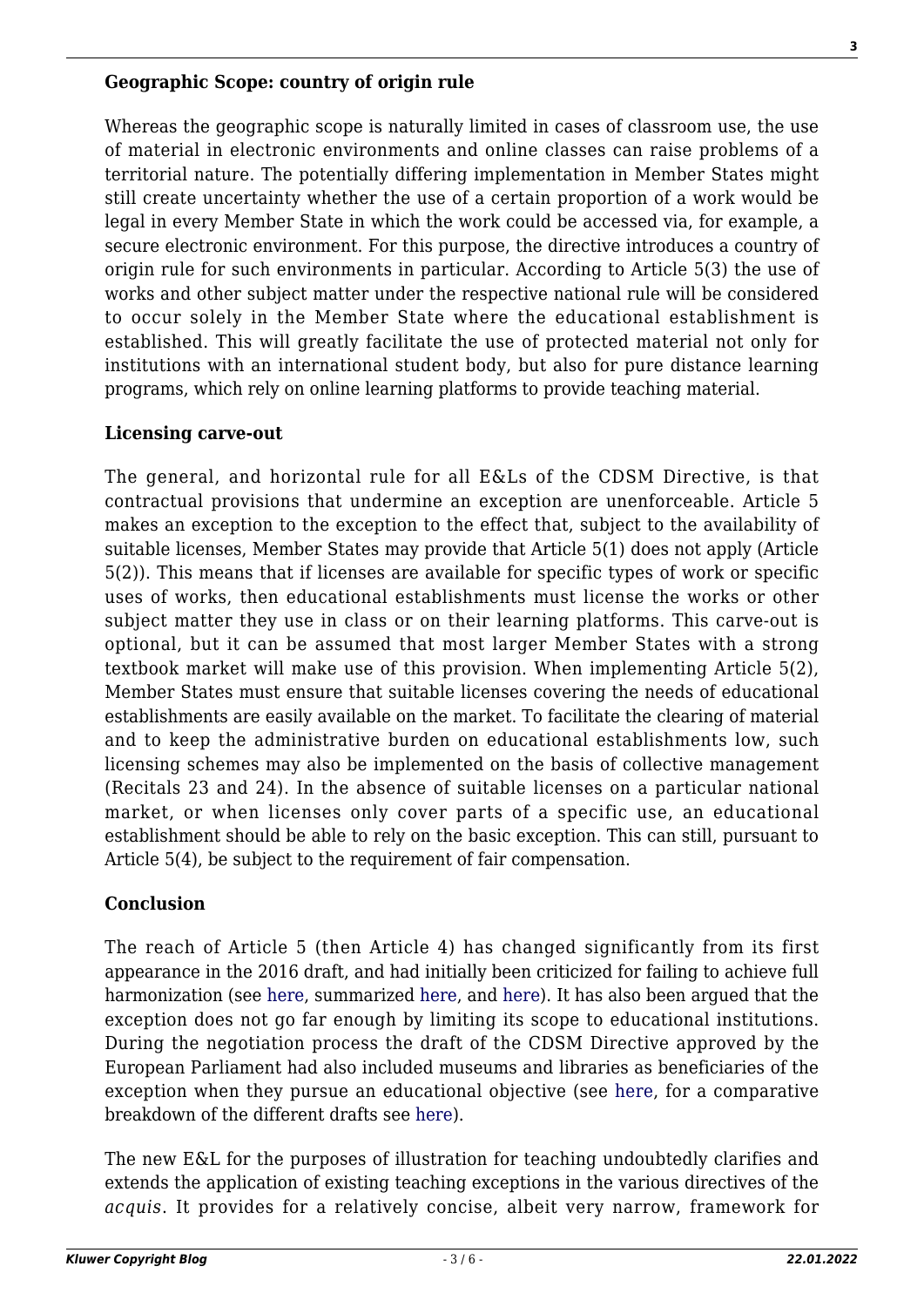educational establishments to use digital content in classrooms and on online teaching platforms. Understandably, and within the general spirit of the CDSM Directive, purely commercial teaching offers, such as for-profit teaching platforms and online courses, will not fall within the scope of Article 5. Thus, the scope is limited to genuine and recognized educational institutions, but will also extend to course offers that are provided against fees or even remuneration.

The licensing carve-out, as much as one might oppose the general idea, makes sense for publishers on the education market. This might even enable educational establishments to negotiate an increase in the proportion of a given category of works that might be made available. Theoretically, this might even have the effect that institutions might be able, provided an applicable license is available and has been acquired, to make entire textbooks available for students of a specific course (although large publishers already have offers for digital textbook collections in place) and in a secure online environment. In order to avoid further dissemination of such content beyond the secure teaching environment, the provisions on technological protection measures in the InfoSoc Directive will still apply and technological protection measures could also be embedded in such environments (Recital 7 CDSM Directive), including the safeguard contained in Article 6(4) InfoSoc Directive to enable the effective exercise of E&L overprotection (Article 7(2)). Whether publishers will be creative and flexible is then another question.

However, it is unlikely that publishers will voluntarily erode their printed textbook markets without asking for a hefty price to compensate for the potential losses in print sales. And when licenses are made available for specific types of material this will most likely impact on the amount and variety of accessible material on online learning platforms – simply because license fees will be too expensive for most educational institutions.

Nevertheless, the encouragement to make licenses for online uses available and easily accessible, coupled with the new country-of-origin rule, will make the use of material in teaching – distance teaching in particular – easier, but not necessarily cheaper. This might be a good trade-off against the potential risk of litigation, albeit one that will require creativity from teachers to direct their students to relevant (digital) learning material. The effect might not necessarily be positive in the eyes of a liberal-minded copyright lawyer. But from a teacher's perspective, the effort required from students to find learning resources by themselves might even better fulfil the educational mission of an educational institution.

*This post is part of a series on the new Directive (EU) 2019/790 on copyright and related rights in the Digital Single Market (CDSM Directive):*

[The New Copyright Directive: A](http://copyrightblog.kluweriplaw.com/2019/06/07/the-new-copyright-directive-a-tour-dhorizon-part-i/) *[tour d'horizon –](http://copyrightblog.kluweriplaw.com/2019/06/07/the-new-copyright-directive-a-tour-dhorizon-part-i/)* [Part I](http://copyrightblog.kluweriplaw.com/2019/06/07/the-new-copyright-directive-a-tour-dhorizon-part-i/) by João Pedro Quintais

[The New Copyright Directive: A tour d'horizon – Part II \(of press publishers, upload](http://copyrightblog.kluweriplaw.com/2019/06/17/the-new-copyright-directive-a-tour-dhorizon-part-ii-of-press-publishers-upload-filters-and-the-real-value-gap/) [filters and the real value gap\)](http://copyrightblog.kluweriplaw.com/2019/06/17/the-new-copyright-directive-a-tour-dhorizon-part-ii-of-press-publishers-upload-filters-and-the-real-value-gap/) by João Pedro Quintais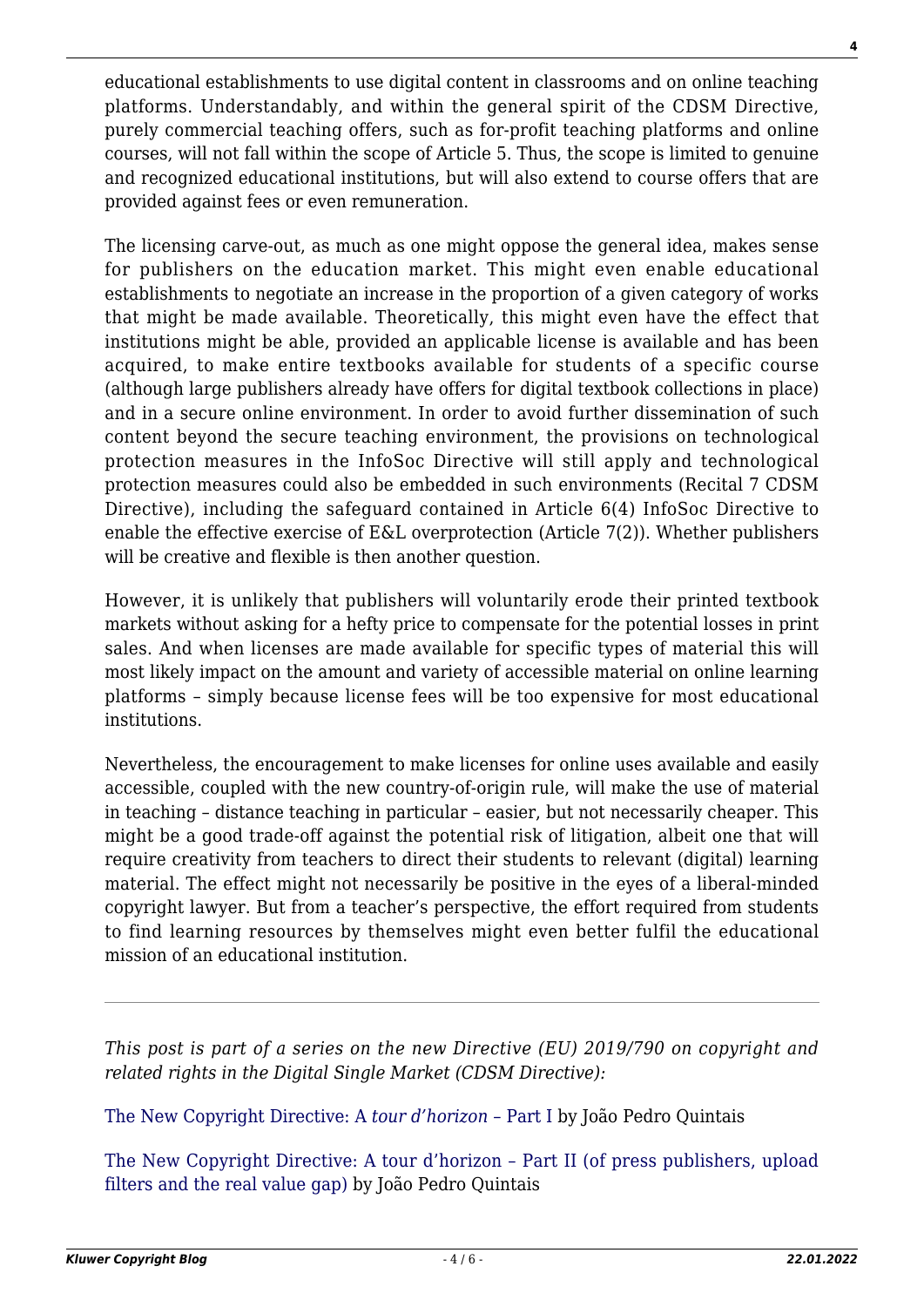*To make sure you do not miss out on regular updates from the Kluwer Copyright Blog, please subscribe [here.](http://copyrightblog.kluweriplaw.com/newsletter)*

# **Kluwer IP Law**

The **2021 Future Ready Lawyer survey** showed that 81% of the law firms expect to view technology as an important investment in their future ability to thrive. With Kluwer IP Law you can navigate the increasingly global practice of IP law with specialized, local and cross-border information and tools from every preferred location. Are you, as an IP professional, ready for the future?

# [Learn how](https://www.wolterskluwer.com/en/solutions/kluweriplaw?utm_source=copyrightnblog&utm_medium=articleCTA&utm_campaign=article-banner) **[Kluwer IP Law](https://www.wolterskluwer.com/en/solutions/kluweriplaw?utm_source=copyrightnblog&utm_medium=articleCTA&utm_campaign=article-banner)** [can support you.](https://www.wolterskluwer.com/en/solutions/kluweriplaw?utm_source=copyrightnblog&utm_medium=articleCTA&utm_campaign=article-banner)



This entry was posted on Friday, June 21st, 2019 at 7:39 am and is filed under [Copyright,](http://copyrightblog.kluweriplaw.com/category/copyright/) [European Union,](http://copyrightblog.kluweriplaw.com/category/jurisdiction-2/european-union/) [Legislative process](http://copyrightblog.kluweriplaw.com/category/legislative-process/), [Limitations](http://copyrightblog.kluweriplaw.com/category/limitations/)

You can follow any responses to this entry through the [Comments \(RSS\)](http://copyrightblog.kluweriplaw.com/comments/feed/) feed. You can leave a response, or [trackback](http://copyrightblog.kluweriplaw.com/2019/06/21/the-new-copyright-directive-digital-and-cross-border-teaching-exception-article-5/trackback/) from your own site.